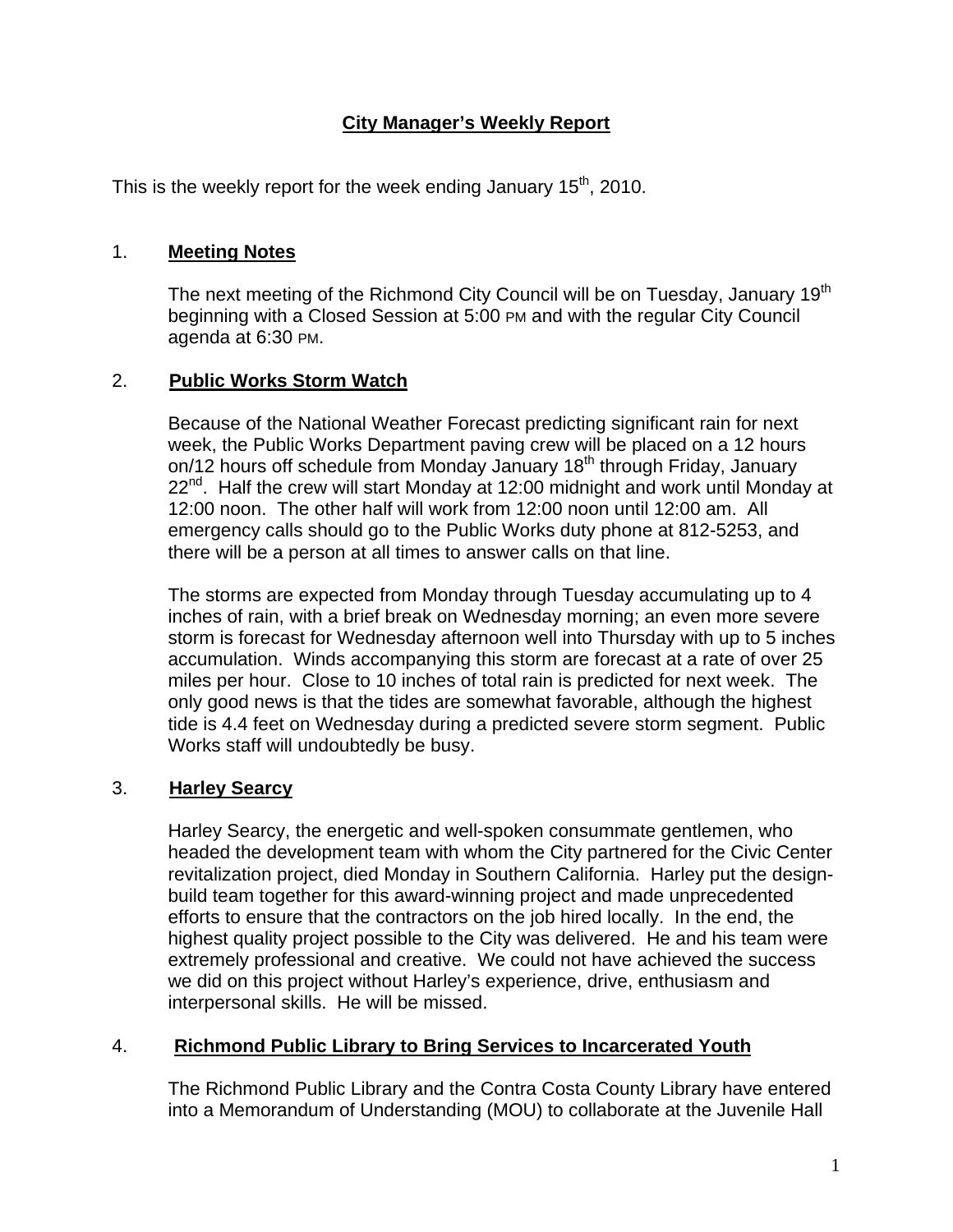Library in Martinez, and the Orin Allen Youth Rehabilitation Facility (OAYRF) in Byron.

In 2006, the Contra Costa County Library opened a full service library at Juvenile Hall and, in 2008, a smaller library at OAYRF, both built with grants from the Lesher Foundation. With a collection developed specifically for the teens incarcerated there, the library has proven to be extremely popular and very successful at encouraging the residents to read for pleasure, information, and entertainment. Many of these young people have reported that the first time they finished a book, or even found one that they were interested in reading, was at the Juvenile Hall or OAYRF libraries and they continue to use the libraries when they are released.

As part of the MOU, all City of Richmond residents admitted to Juvenile Hall will receive a Richmond Public Library card upon their release. The Richmond Public Library and the Office of Neighborhood Safety will participate in the first "Community Services Day" at Juvenile Hall where local organizations will present their services to the residents of Juvenile Hall.

The Office of Neighborhood Safety will contribute \$5,000 to the Contra Costa County Library to help maintain a consistently high level of library service at Juvenile Hall, and incarcerated Richmond youth will be directed toward City of Richmond services such as Project STOP, the Young Adult Empowerment Center, and Richmond Youthworks.

# 5. **Update on City of Richmond Environmental Initiatives**

The environmental sustainability group in the City Manager's office is working on a number of significant initiatives in the City of Richmond to make the City a better global citizen:

# *Energy Efficiency and Conservation Block Grant (EECBG)*

Environmental staff is currently implementing a variety of residential and municipal energy efficiency projects using \$955,100 in Energy Efficiency and Conservation Block Grant funds awarded to the City through the American Recovery and Reinvestment Act (ARRA). Staff is currently initiating the following projects:

- Free comprehensive energy efficiency audits and upgrades to 20-25 moderate income Richmond households (actual program rollout should begin in late spring),
- Municipal facility energy audits and retrofits (auditing began in December), and
- A comprehensive plan to solarize all viable city facilities and properties (assessments began in December).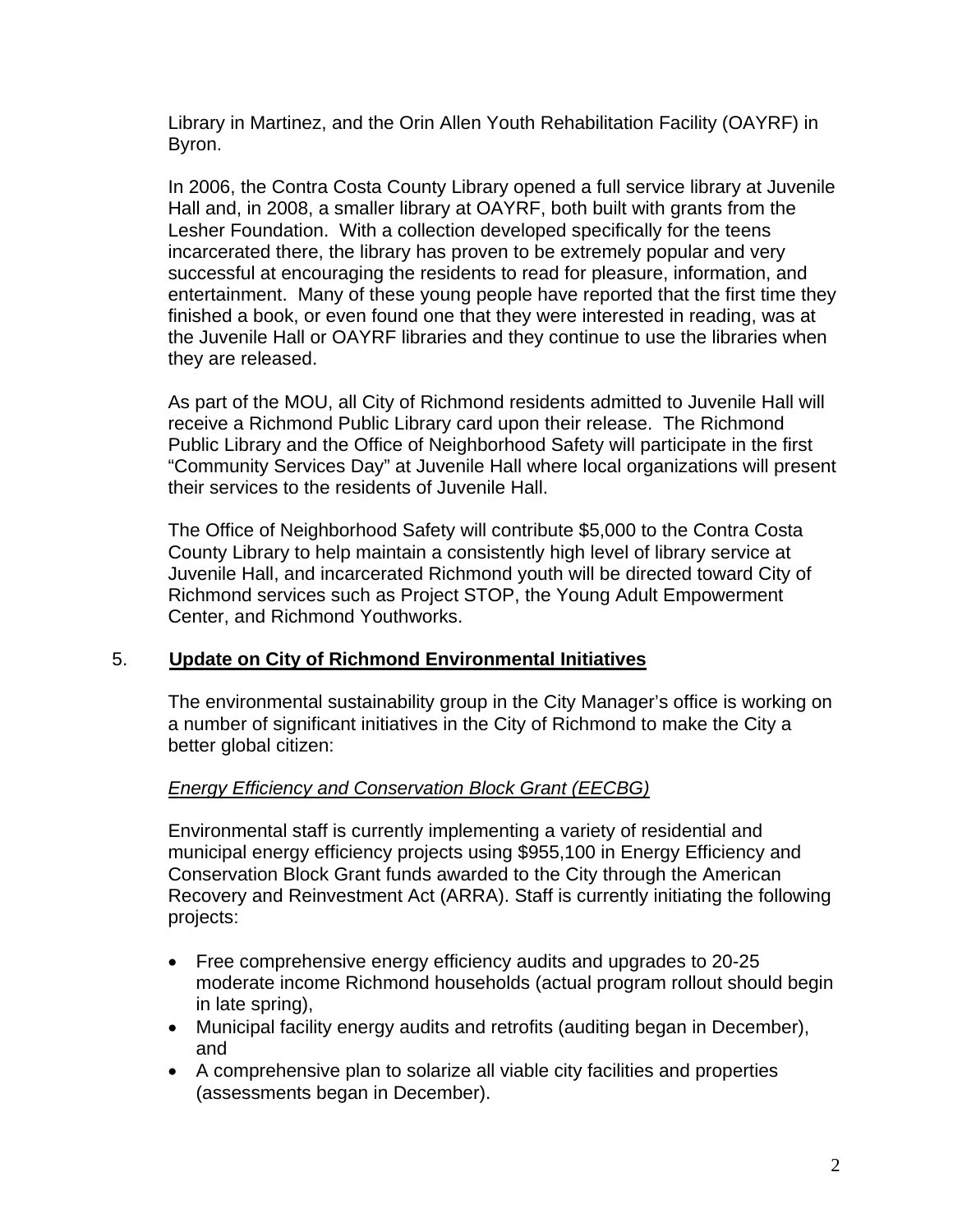Additional EECBG projects will be implemented in 2010, and all of the EECBG projects will require the use of Richmond Build graduates to complete at least 20% of the work.

### *State Energy Program*

The City of Richmond was included on two State Energy Program grant proposals for emerging technologies and residential energy efficiency retrofits. The Municipal and Commercial Building Targeted Measure Retrofit Program Grant effort was led by Energy Solutions of Oakland. The Program will focus on installing new lighting and HVAC technologies to reduce energy consumption in city facilities and parking lots. The proposal was an interdepartmental effort, which was propelled by Public Works' hard work and ability to meet a tight deadline to gather building and site characteristics for the application. ABAG led the California Comprehensive Residential Building Retrofit Program Grant effort which will focus on providing free home weatherization to low income Richmond residents. The California Energy Commission will announce which grants were selected for funding in March of 2010.

### *Residential Food Waste Collection and Composting Program Coming to Richmond*

Environmental staff participated in negotiations between the West Contra Costa Integrated Waste Management Authority (WCCIWMA) and Republic Services to offer food waste collection and composting services for Richmond residents. On December 10, 2009, the WCCIWMA Board of Directors voted to approve moving forward with a contract with Republic Services to offer a residential food waste collection and composting program to West County residents. The program will allow residents to place food scraps and compostable food ware in their green waste bins for collection and composting. This program will begin in Richmond on July 1, 2010 in conjunction with the implementation of the city's Food Ware Ordinance which requires Richmond food providers to use compostable disposable food ware. More program details will follow.

# *Supply Exchange*

The Supply Exchange is the City of Richmond's new online exchange system for office supplies among City departments, through which employees will be able to post available supplies and request needed supplies from other departments. The goal of the Supply Exchange is to facilitate the reuse of materials, thereby reducing unnecessary purchasing and minimizing waste.

#### *Shuttle Service*

The City of Richmond employee shuttle will continue operating daily to transport employees between Civic Center and the Richmond BART/Amtrak Station to encourage the use of public transit to work, thereby reducing greenhouse gas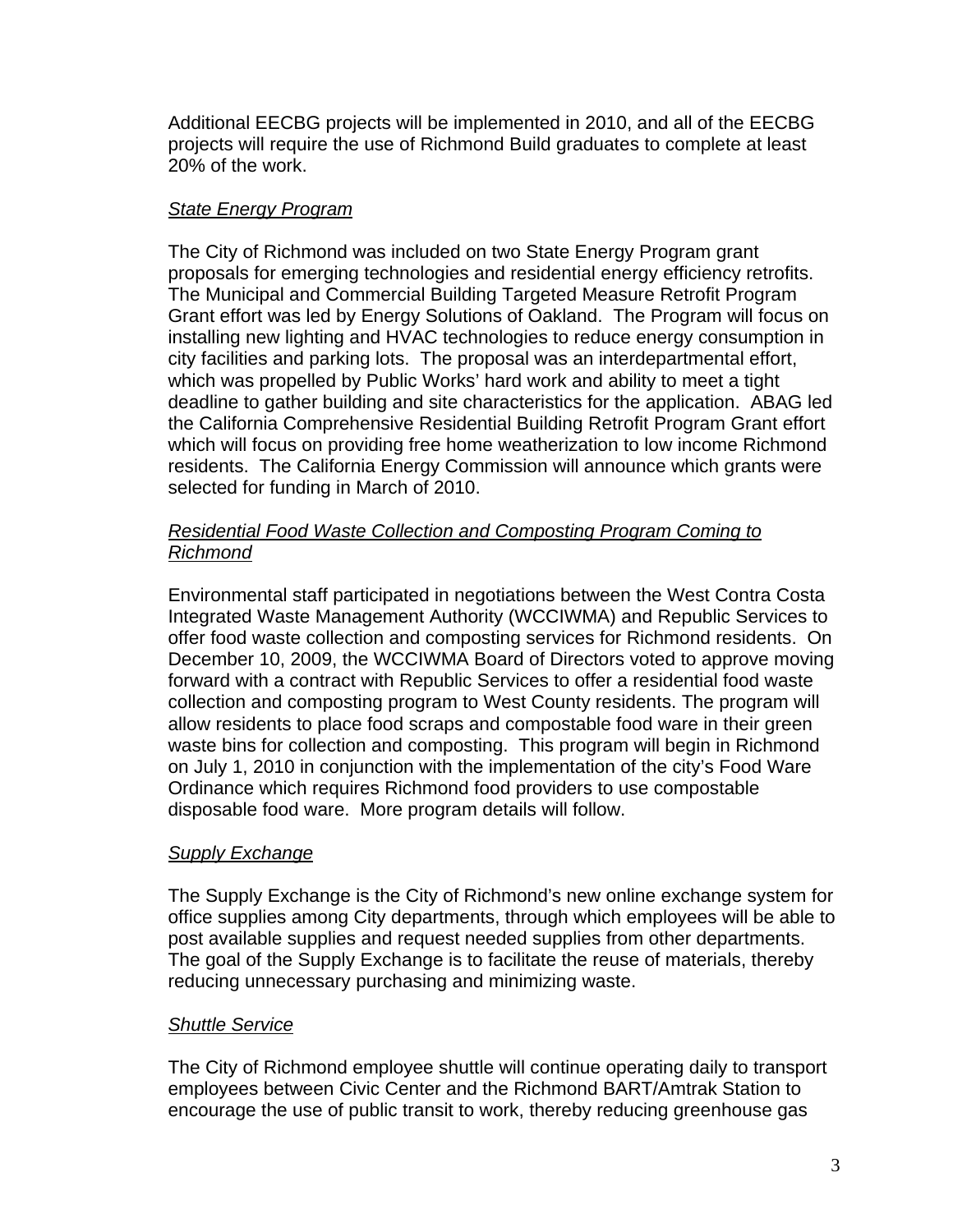emissions. Additionally, environmental staff is pursuing grant funding for a shuttle service open to the public that would run between the Richmond BART/Amtrak Station, Civic Center, and Marina Bay. The shuttle would run Monday through Friday during peak business hours and would complement the AC Transit service offered in the area.

### 6. **Housing Help On-Line**

The Housing & Community Development Division of the Redevelopment Agency, in collaboration with Community Housing Development Corporation of North Richmond (CHDC), Richmond Neighborhood Housing Services (RNHS), Bay Area Legal, Contra Costa County and several other Contra Costa County cities, has launched a new web-site to assist people in getting help with housing issues, including foreclosures. It is [www.casahomehelp.com](http://www.casahomehelp.com/) and the beta version is now on-line. Soon, there will be more features including complete Spanish translations.

#### 7. **Comprehensive Annual Financial Report Issued**

The Finance Department recently issued the Comprehensive Annual Financial Report (CAFR) presenting the City's financial position for the fiscal year ended June 30, 2009. Highlights from this year's report include:

- The assets of the City exceeded its liabilities by \$356 million (net assets) which includes \$136.4 million restricted for specific purposes.
- The City's governmental funds reported combined ending balances of \$194 million, a decrease of \$61.5 million in comparison to the prior year. This decrease of \$61.5 million includes a \$57.9 million decrease in total assets and a \$3.6 million increase in liabilities.
- The General Fund ending fund balance was \$45.4 million, of which \$10 million was designated for contingencies. This reflects a \$900,000 decrease over the prior year.
- Current year revenues of \$221.3 million reflect an \$18.2 million increase from the prior year.
- General government expenses of \$18.7 million represent an \$8.1 million, or 30 percent, decrease from the prior year. Expense appropriations were reduced at mid-year to adjust for reduced revenue projections as a result of the declining housing market.
- Public Safety expenses of \$91.4 million represent an \$11.3 million increase from the prior year. The majority of the increase is attributed to increased personnel costs due to salary increases and hirings.
- Public Works expenses of \$43.3 million represent a \$12 million, or 39 percent increase from the prior year. Most of the increase is attributed to Engineering and Public Works Capital Improvement Projects.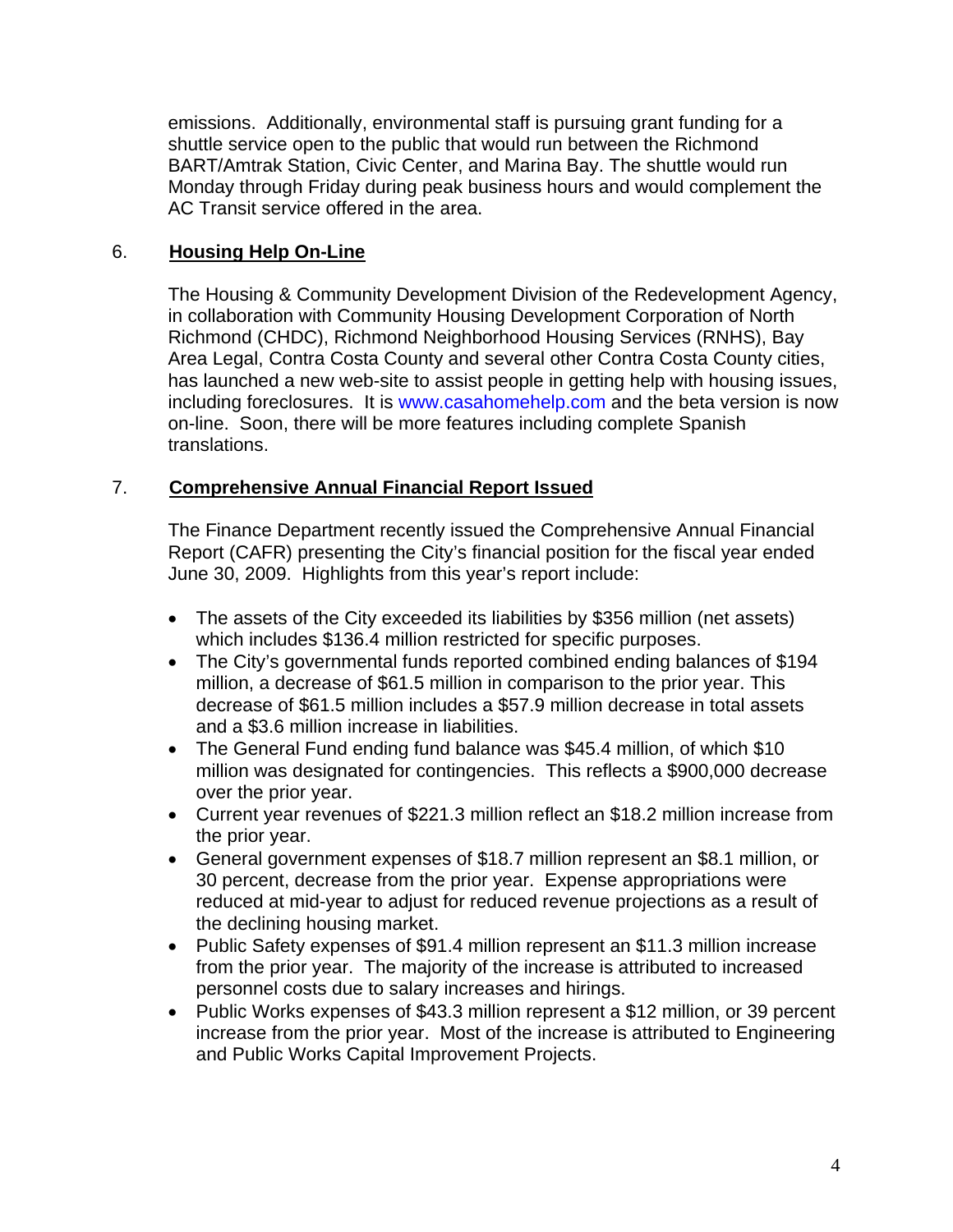#### 8. **Honda Port of Entry Project Update**

Construction on the Honda Port of Entry has continued, through ongoing demolition, grading, underground storm water drainage and utilities, materials delivery and staging, and rail welding. Technical focus areas have included further investigation into the Port sanitary sewer system, BP and Kinder Morgan pipeline coordination, berth repair final design and purchasing and investigation, and design for the site high-mast lighting. Although the weather has been wet, no major work time has been lost.

Next steps will be focused on BP pipeline protection, completion of storm water drainage improvements, completion of BP roadway template, completion of rail yard sub-grade, rail tie deliveries and materials staging, water/sanitary system improvements, and track installation.

The first Honda vehicles are still planned to roll on shore in Richmond in April 2010.

#### 9. **Contra Costa LAFCO Fire Service Workshop**

During 2009, the Contra Costa County Local Agency Formation Commission (LAFCO), which deals with municipal boundaries and related service issues, conducted a Municipal Services Review (MSR) on fire and emergency medical services in Contra Costa County. The purpose of this review was to determine the current state of fire and emergency medical services as they are provided throughout the county. Several meetings were held to discuss the results of the MSR report and it was finally adopted by the LAFCO Board in August 2009.

There were numerous perspectives on the MSR results, both positive and negative. A number of issues identified in the MSR report concerned fire and emergency medical services in West Contra Costa County, although not specifically focusing on services in Richmond. These issues have been recently discussed at the West County Mayors meetings held each month.

The LAFCO Board felt that, in order to adequately address concerns raised in this MSR, they would hold an initial Fire Service Workshop on Wednesday, February  $3<sup>rd</sup>$  in the Martinez City Council Chambers. The full MSR report can be viewed at:

[www.contracostalafco.org/municipal\\_service\\_reviews.htm](http://www.contracostalafco.org/municipal_service_reviews.htm) .

#### 10. **Public Works Department Update**

• Hilltop Police Substation: Construction of the Hilltop Richmond Police Department substation continues. Installation of finish lighting and plumbing were completed this week and the project now stands at 95% completion.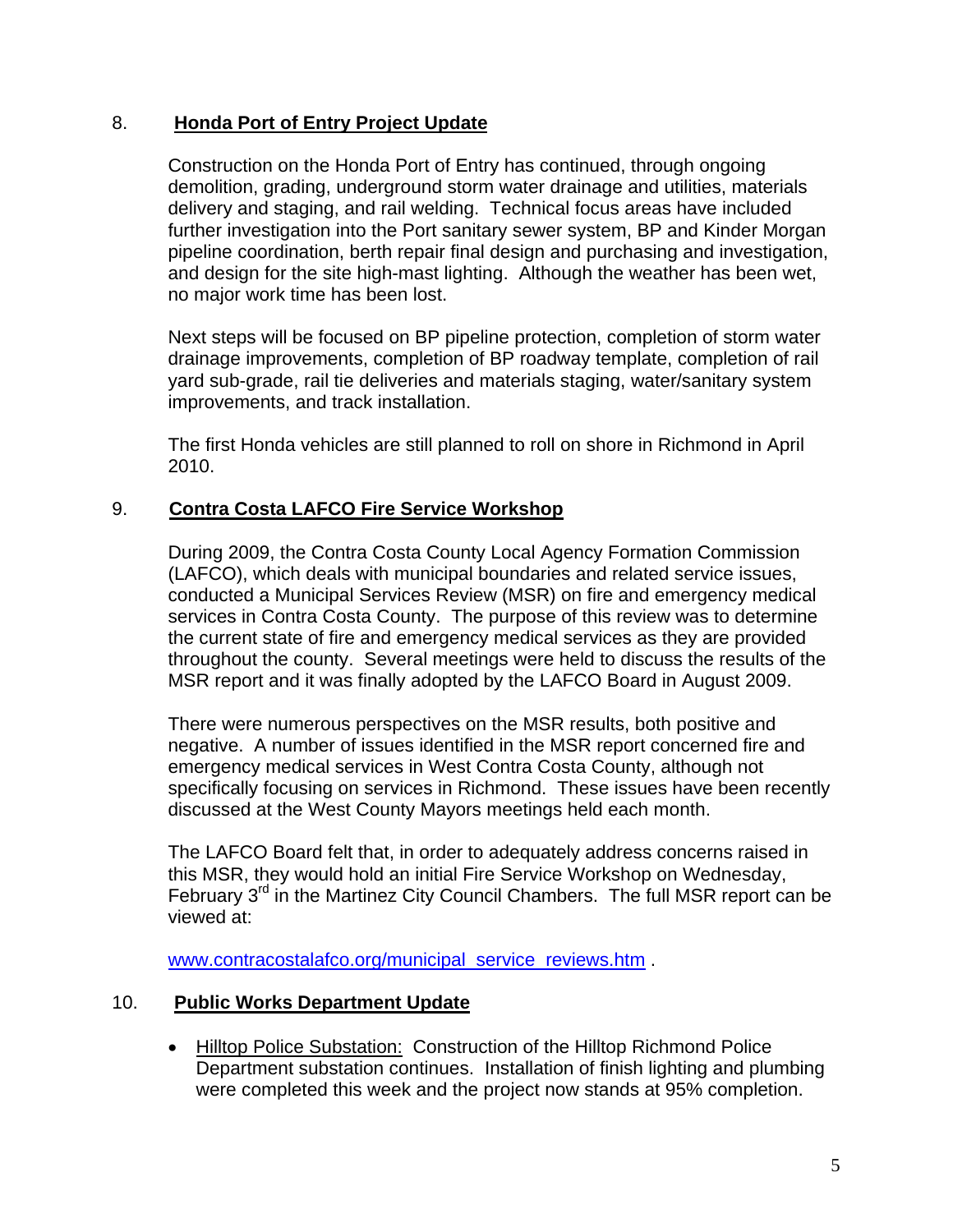• Martin Luther King, Jr. Community Center: The lead and asbestos abatement at the Martin Luther King, Jr. Community Center was at approximately 90% of completion before the holidays. However, on December 20<sup>th</sup>, 2009, this facility was vandalized and flooded again. A contractor hired by the insurance company has dried out the facility. The building has been secured and a building repairs assessment is being conducted with the insurance company to determine repairs feasibility.

### 11. **Recreation Department Update**

- Message of Peace: The Recreation Department, in collaboration with the Richmond Children's Foundation and the West Contra Costa Unified School District, presented the 3<sup>rd</sup> Annual Dr. Martin Luther King, Jr. Birthday March on Friday, January 15<sup>th</sup>, beginning at 3:15 PM. Over 400 children, the Mayor, the School Superintendent, parents and community members marched from Harbour Way and Florida to Martin Luther King, Jr. Park where they presented inspirational speeches, heard tributes, and sang songs in honor of Dr. King's memory.
- Baseball: The Recreation Department held tryouts and registration for Little League baseball on Saturday and Sunday, January  $9<sup>th</sup>$  and 10<sup>th</sup> at Nicholl Park. Currently, over 100 youth are registered to participate.
- Futsal: The Recreation Department currently has 25 teams, ages 7 to 14, registered for the Youth Futsal program. Games will be played on Sundays and Mondays at the Booker T. Anderson Community Center and the RPAL Gymnasiums.
- Garden: The Nevin Center staff is meeting with the Parks Department, the Richmond Children's Foundation, and Eco Village of El Sobrante to create plans for a "New Iron Triangle Neighborhood Garden" with hopes to have the garden planted and growing by the Spring of 2010.
- Candy Cane Classic: The Recreation Department hosted the **McKelvey and Banks Memorial Candy Cane Classic Basketball Tournament** on Friday, December 18<sup>th</sup> through Sunday, December 20<sup>th</sup> at the Richmond Recreation Complex and the Richmond Memorial Auditorium. This year, the Candy Cane Classic added the names of McKelvey and Banks to honor the former Richmond basketball standouts who played professional basketball. Fourteen recreation, Amateur Athletic Union, and club teams, with players ages 7 to 14, played in the annual competition. The winners included: 10 years-old and under Wilson Elementary School Tigers; 12-years-old and under Nystrom Elementary School; 14-years-old and under Bay Area Magic Club team, and the 14-year-old and under Girls Bay Area Magic club team.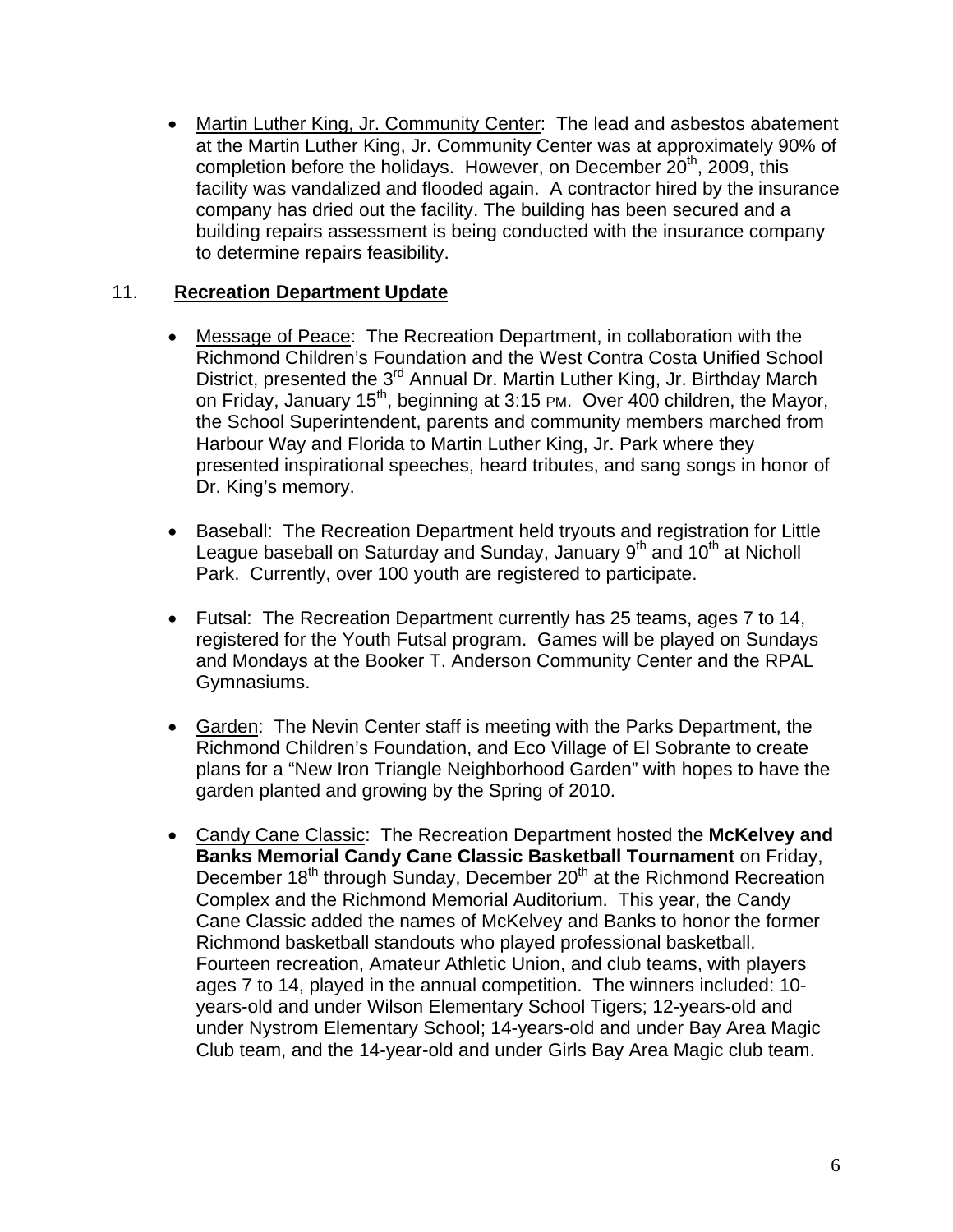- Adult Futsal: The Recreation Department concluded its first Adult Co-Ed Futsal program on January 6<sup>th</sup>, 2010. Five teams participated in the seven week program.
- Training: The Youth Activities Coordinator will attend a free focus group  $\overline{\text{discussion}}$  and training in Monterey on January 19<sup>th</sup> and 20<sup>th</sup> organized by the Outdoor Youth Connection/California State Parks. Participants will be representatives from cities throughout the Outdoor Youth Connection Network and will engage in discussions about youth councils and youth commissions and how to increase their effectiveness.

# 12. **Web Stats Fun Fact**

In 2009, 600,000 visits were made to the City of Richmond's website worldwide. Of the 156 countries visiting the City's website in 2009 the following 22 non-United States countries had the top hits: